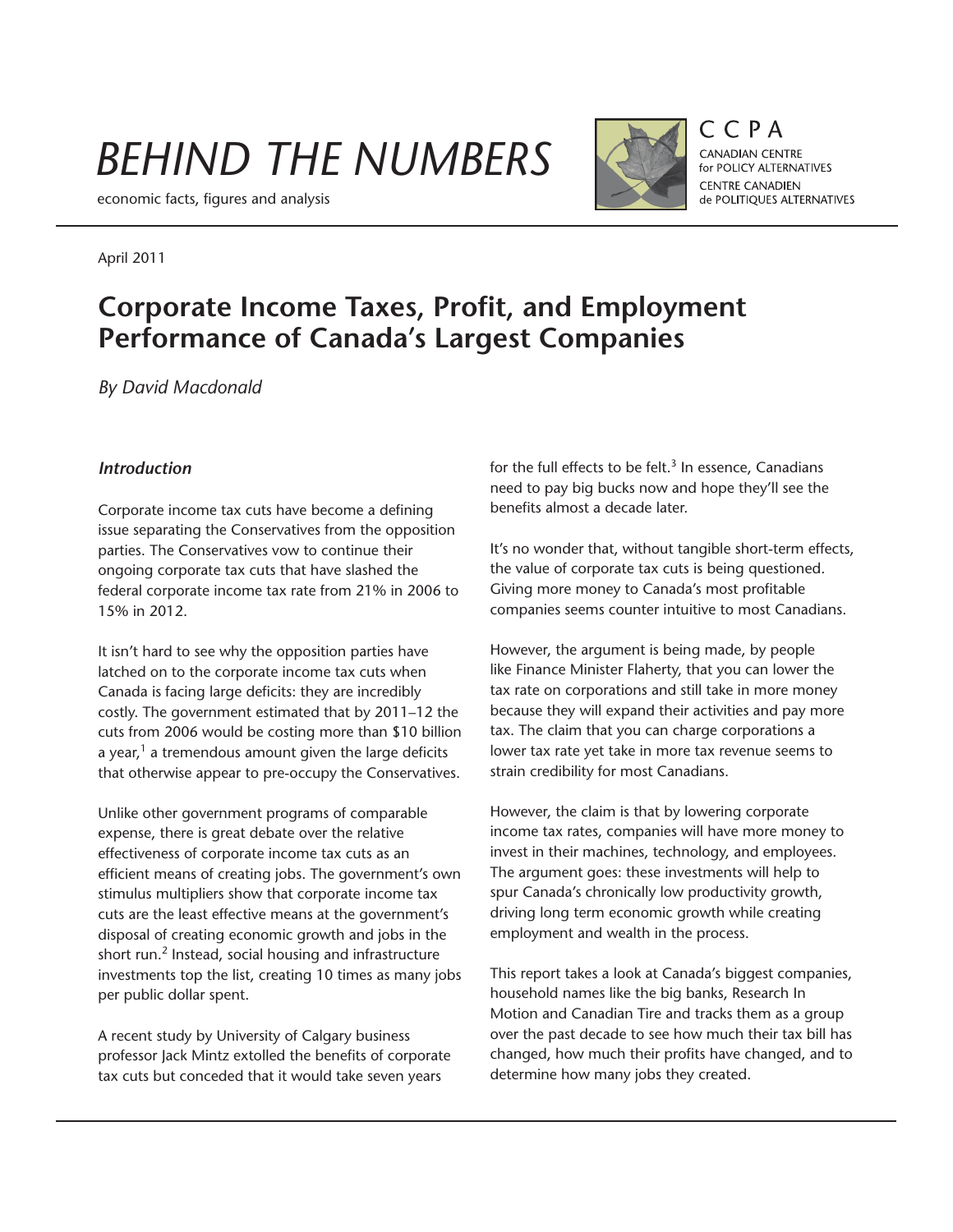#### *Falling Statutory Corporate Tax Rates*

Tax cut proponents advocate lowering taxes for Canada's most profitable corporations with the promise of prosperity in the long run. Thankfully, we don't have to wait 10 years to know if that promise holds true because corporate tax rates have been cut throughout the last decade. The Conservative corporate tax cuts beginning in 2006 were actually the second big wave of corporate cuts. A similar package was introduced by the 2000 Liberal government under Jean Chretien. 2001 marked the start of Canada's falling federal income tax rate so we don't have to wait a decade for results, we should be able to see them already.

The 2000 Federal Budget decreased CIT rates from 28% to 21% between 2001 and 2004. The 2006 Federal Budget further decreased them from 21% to 18% by 2010. They dropped again to 16.5% on January 1<sup>st</sup>, 2011 and are scheduled to drop one last time to 15% at the start of 2012. Between 2000 and 2012, the rate that profitable corporations pay in income taxes will have been almost halved. This is a dramatic change in corporate tax policy in Canada.

However, Figure 1 excludes the myriad of other changes that affected corporate income taxes during this period. Corporations don't just pay income tax to the federal government, there is also a provincial component. The provincial rates are generally lower than the federal one, and depending on the province, they may have also declined.

The industry that corporations operate in also affects the rate they pay. In 2000 for instance, manufacturers already paid 21% instead of the 28% that was paid by companies in other industries. A corporate surtax that existed prior to 2008 also altered the taxes paid for highly profitable companies. Less profitable companies (making under \$500,000) also pay a lower rate. Given the various tax rules and exemptions over the 2000s, it is a complex task to estimate the effect of changing corporate tax rates on what Canada's most profitable corporations pay.

To further muddy the waters, corporations only pay corporate income tax on their profits, not on their revenues. Individuals pay income tax on their gross income, not on what they have left after they pay rent, car payments, gas and electric bills. Corporations

#### *Figure 1: Falling Federal Corporate Income Tax Rates*

|      | <b>Statutory Federal Corporate</b> |
|------|------------------------------------|
| Year | <b>Income Tax Rate</b>             |
| 2000 | 28%                                |
| 2001 | 27%                                |
| 2002 | 25%                                |
| 2003 | 23%                                |
| 2004 | 21%                                |
| 2005 | 21%                                |
| 2006 | 21%                                |
| 2007 | 21%                                |
| 2008 | 19.5%                              |
| 2009 | 19%                                |
| 2010 | 18%                                |
| 2011 | 16.5%                              |
| 2012 | 15%                                |

only pay tax on what they have left over after paying employee wages, rent, energy costs, etc.

If a company is just breaking even and doesn't have any money left over, the tax rate could be 0%. No profits means no taxes paid. Alternatively, the more profit a corporation makes, the bigger their gain from corporate tax cuts. The most profitable companies in Canada get the biggest benefit from corporate tax cuts.

The tax cut theory of Mr. Mintz, Mr. Flaherty and others argues that the more corporate taxes are cut, the more jobs and economic activity will be created. As well, those that benefit the most from corporate tax cuts, large profitable corporations, should be paying the biggest dividends in job creation.

#### *Examining Canada's Biggest Companies*

Canada's 245 biggest publicly traded companies are represented by the S&P/TSX Composite (ranked by market capitalization).4 Many of these companies are quintessentially Canadian. The composite has corporate names like the big five banks, Rogers, Sunlife, Telus and Bombardier. This study narrows in on those 198 companies for which financial data from 2000 to 2009 is publicly available to see how they fared.

Unfortunately, companies do not disaggregate provincial from federal income taxes. As such, rates in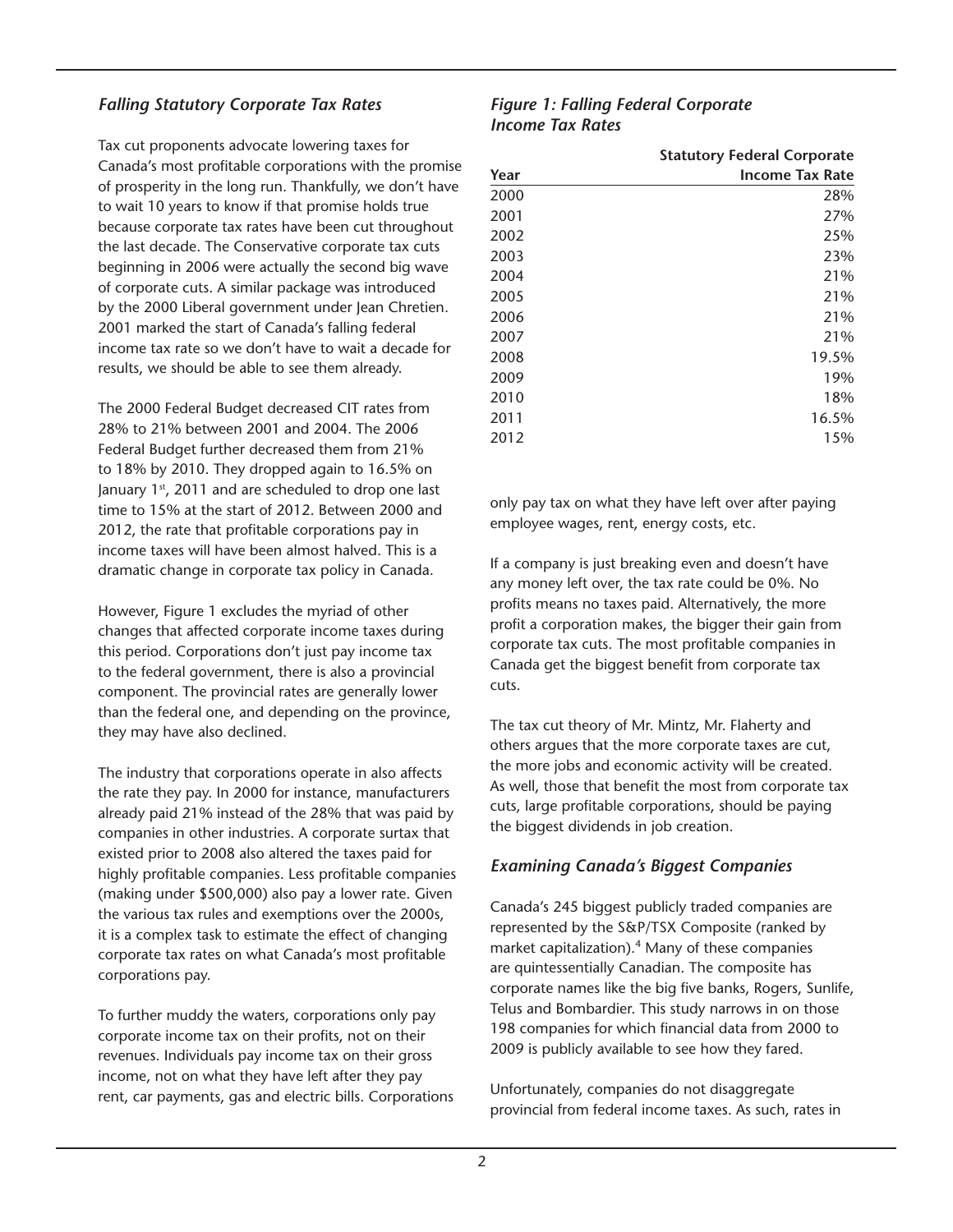

*Figure 2: Corporate Tax Boon (\$mil)5*



this study are combined federal and provincial rates. Nonetheless, the findings should still be relevant to declining federal rates, which would obviously impact the combined rate.

Figure 2 shows the aggregate amounts that our 198 S&P/TSX composite members made in profits and paid in income taxes. The total income taxes represent the amount paid in both federal and provincial corporate income taxes. The most recent complete year of data is 2009.

What is perhaps most striking about Figure 2 is how little governments collected in additional income taxes in the boom years from 2004 through 2007. Profits for Canada's biggest companies soared and governments saw very little additional revenue. When the recession hit in 2008, company profits dropped but didn't return to anywhere near their 2000 starting point. On the other hand, income taxes collected fell below their starting point in 2000.

Profits are up 52% from their 2000 base, despite their steep drop in 2009. Even with the recessionary pressures, Canada's biggest companies still managed to increase their profits from the start of the decade. In fact they were much higher in 2007, peaking at 151% above their 2000 level that year.

However, while corporations made 52% more profit in 2009 than in 2000, they are paying almost 20% less in federal/provincial income tax.

Figure 3 shows how governments managed to collect far less in income taxes on huge profits in the mid-2000s. The effective tax rate (combined federal/ provincial) has dropped significantly over the study period. It started at an effective rate of almost 35% and dropped to 19% by 2009, about half its original value. This fall is not due to the recession, it happened throughout one of the strongest boom periods in recent memory.

It is hard to overstate the dramatic transformation of corporate taxation over the last decade. These 200 or so Canadian giants now pay essentially half the rate they paid only 10 years ago. On top of that, corporate tax rates continue to drop after the study period. The federal corporate tax rate alone is scheduled to fall another 4 percentage points between 2009 and 2012.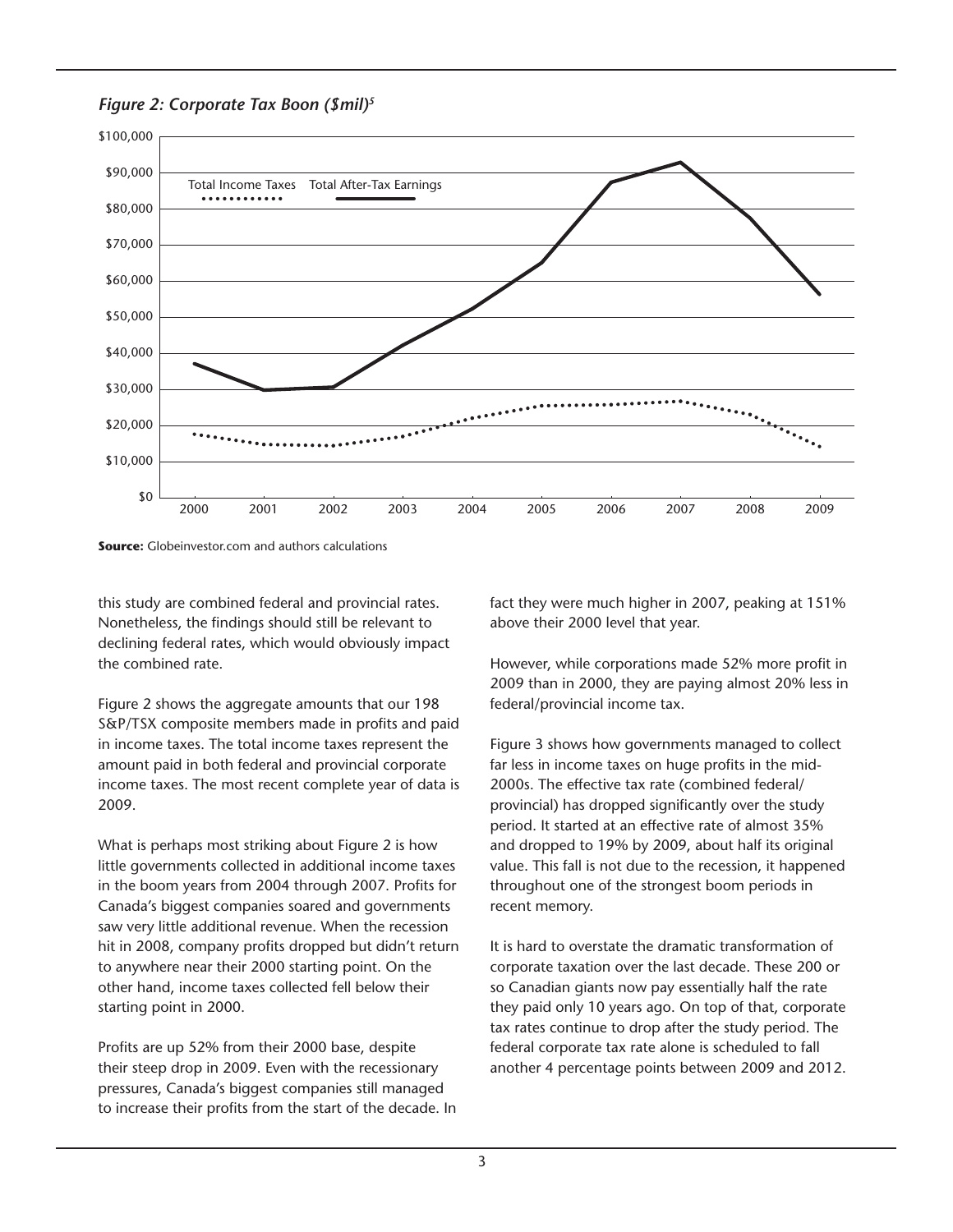

*Figure 3: Effective Provincial/Federal Corporate Income Tax Rate*

**Source:** Author's Calculations

With such a large drop in corporate rates, there ought to be some clear effects on the companies that benefit the most, i.e. the companies of the S&P/TSX Composite. It is difficult to argue that halving of the effective income tax rate isn't enough to see an effect.

#### *Promises, Promises: Employment and Taxes Paid*

The first promise of cutting corporate tax rates is that governments won't actually see a decline in revenue. Instead, companies will work harder, make more and pay more in taxes. It follows that the most profitable companies in Canada that receive the biggest breaks from rate cuts will show the biggest benefit. Corporate tax rates have declined dramatically for Canada's biggest companies as shown in Figure 3.

If, in 2009, these S&P/TSX Composite companies paid the same rate as they had in 2000, federal and provincial governments would have collected an additional \$12 billion a year in revenue. Remember, that this is only from the 198 companies in the study. The loss in revenue from all Canadian corporations would be larger still. This amount alone is roughly

equivalent to a Canada-wide \$10 a day child care program or a national pharmacare program.

The second promise of cutting corporate taxes is that it will create jobs. Company employment data is not as readily available as financial data, as such only an examination of the effects of the second round of tax cuts starting in 2006 is possible. There were 198 TSX/S&P Composite companies that had publicly available employment figures in both 2005 and 2010. Those companies are the ones used in Figure 4.

From 2005 to 2010 the number of employed Canadians in the economy overall rose from just over 16 million to just over 17 million, for a growth rate of 6% over the five year period. That's not bad considering the worldwide recession that hit in 2008. That 6% growth in the number of people employed represents the average across all sectors of the Canadian economy.

What's interesting is that our S&P/TSX Composite companies show employment growth of only 5% over the five year period, from 2.0 million to 2.1 million employees. It should be noted that these figures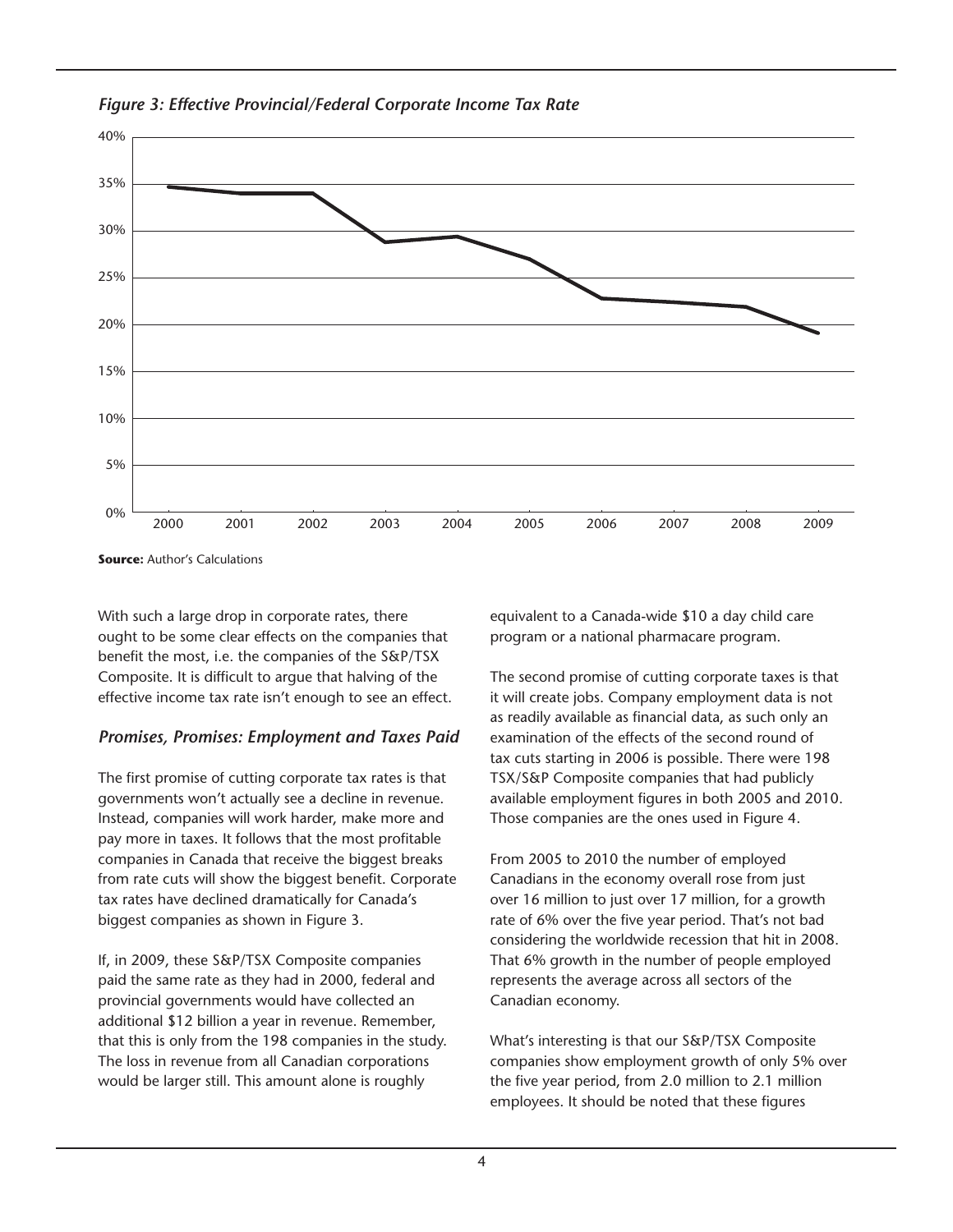#### *Figure 4: Employment Growth (millions)6*

|                  | <b>S&amp;P/TSX Composite</b> |                              |  |  |
|------------------|------------------------------|------------------------------|--|--|
| Year             | <b>Company Employment</b>    | Total Economy (Dec. of year) |  |  |
| 2005             | 2.035                        | 16.238                       |  |  |
| 2010             | 2.131                        | 17.145                       |  |  |
| % Change 2005-10 | 5%                           | 6%                           |  |  |

**Source:** Report on Business Top 1000, Labour Force Survey

also include jobs these companies created in their operations outside of Canada. So the actual number of jobs created in Canada is in fact less.

Despite a massive tax savings, the S&P/TSX Composite members did not keep up with the average number of jobs created in the Canadian economy. These companies saw the largest benefit from corporate tax cuts, worth over \$12 billion dollars a year and counting, yet they are actually pulling the employment growth average down.

There was a major recession between 2005 and 2010, with unemployment shooting up from 6% to 8% and 'Canadians Employed' taking a significant hit. Despite that, the companies that benefited the most from corporate tax cuts still didn't keep up with the average growth in employment.

The only noticeable result from the decade-long corporate tax cut experiment is that Canada's largest companies have larger profits. For such a spectacular and ongoing tab, those are pretty slim pickings.

#### *Conclusion*

As deficit pressures put both federal and provincial government spending under increased scrutiny, it's hard to find so expensive a program with so few tangible benefits as corporate tax cuts. Canadian governments are now losing \$12 billion a year to 200 of Canada's strongest companies, who are making 50% more in profit while paying 20% less in income tax; all while creating proportionally fewer jobs than the economywide average. The revenue that Canadian governments are losing from all corporations would be much larger still, although that amount is outside of the scope of this study.

The bargain that Canadian governments made to provide Canada's largest companies with massive tax breaks in return for the promise of jobs and prosperity has not materialized. These companies are the ones that should be showing the best job creation results from corporate tax cuts because they get the biggest benefit. Instead, the most tangible result of those cuts is that corporate profits are up, government deficits are also up and Canada's biggest companies are laughing all the way to the bank.

*David Macdonald is a CCPA Research Associate.*

#### *Notes*

1. Federal Budget 2009, pg. 255.

2. Federal Budget 2009, pg. 240.

3. Chen Duanjie and Mintz Jack, Federal-Provincial Business Tax Reforms: A Growth Agenda with Competitive Rates and a Neutral Treatment of Business Activities, SPP Research Papers, January 2011

4. This index does not include privately held companies, however, it is much more difficult to obtain reliable information on private companies and the S&P/TSX represents a fair cross section of Canada's biggest companies. The S&P/TSX Composite members are based on their market capitalization as of January 2011.

5. See Appendix 1 for the full breakdown of figures behind Figure 2

6. The job numbers in Figure 4 are net jobs created. Some S&P/TSX Composite companies shed jobs.